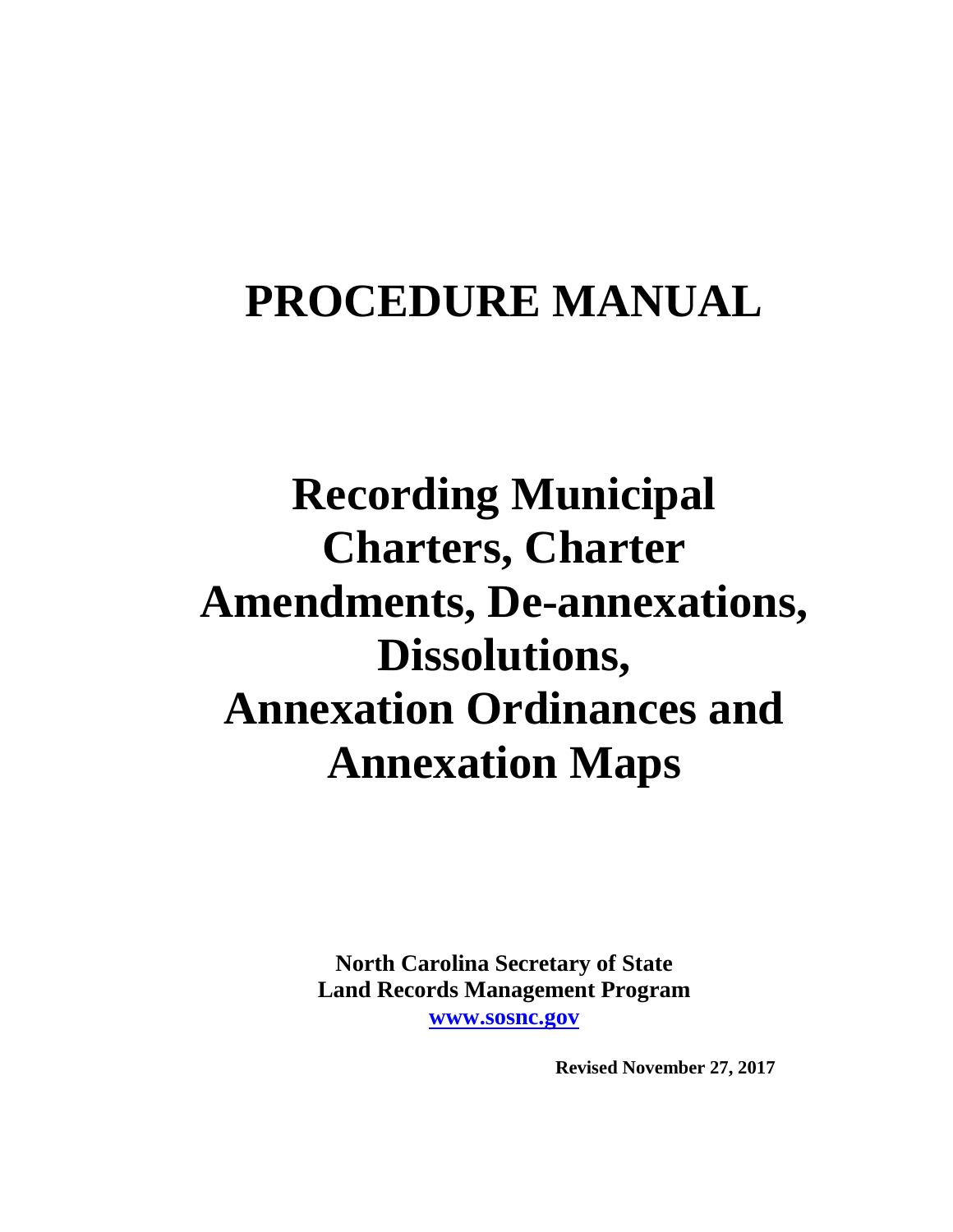## **Executive Summary**

Copy of annexation ordnances, charters, charter amendments, municipal mergers, municipal name changes, disillusions or local annexation acts passed by the General Assembly that change municipal boundaries or the form of municipal government are to be filed with the Land Records Management Section of the Office of Secretary of State. *NC GS § 160A-29, NC GS § 160A-58.61, NC GS § 160A -111 and NC GS § 160A-496*

Note: the municipality is required to record a certified copy of the annexation ordinance, an accurate map of the area annexed, and the official results of the election, if conducted, with the Secretary of State.

The filing may be in a paper format and sent by US mail, UPS or FedEx.

**To**: N.C. Department of Secretary of State Land Records Management Annexation /Charter Filing 2 South Salisbury Street, Old Revenue Building PO Box 29626 Raleigh, NC 27626-0626

Or: The filing may be made digitally in an email. File format  $=$  Tif or Pdf

### **Email To**: **annexations@sosnc.gov**

If the ordinance is several pages, a Tif or Pdf multi-page document format is preferred over a file per page format. If the map is included in the ordinance as a deed attachment map it may be included with the ordinance. If the map is a standalone document it should be sent as separate file, if there are multiple maps, a multi-page document format is preferred over a file per page format.

## **General Overview**

### **Background**

.

- The North Carolina enacted 4 statutes that authorized municipalities to undertake annexations. Before those statutes the General Assembly authorized annexations by local act of the legislature.
- The General Assembly has not relinquish the constitutional authority to do annexations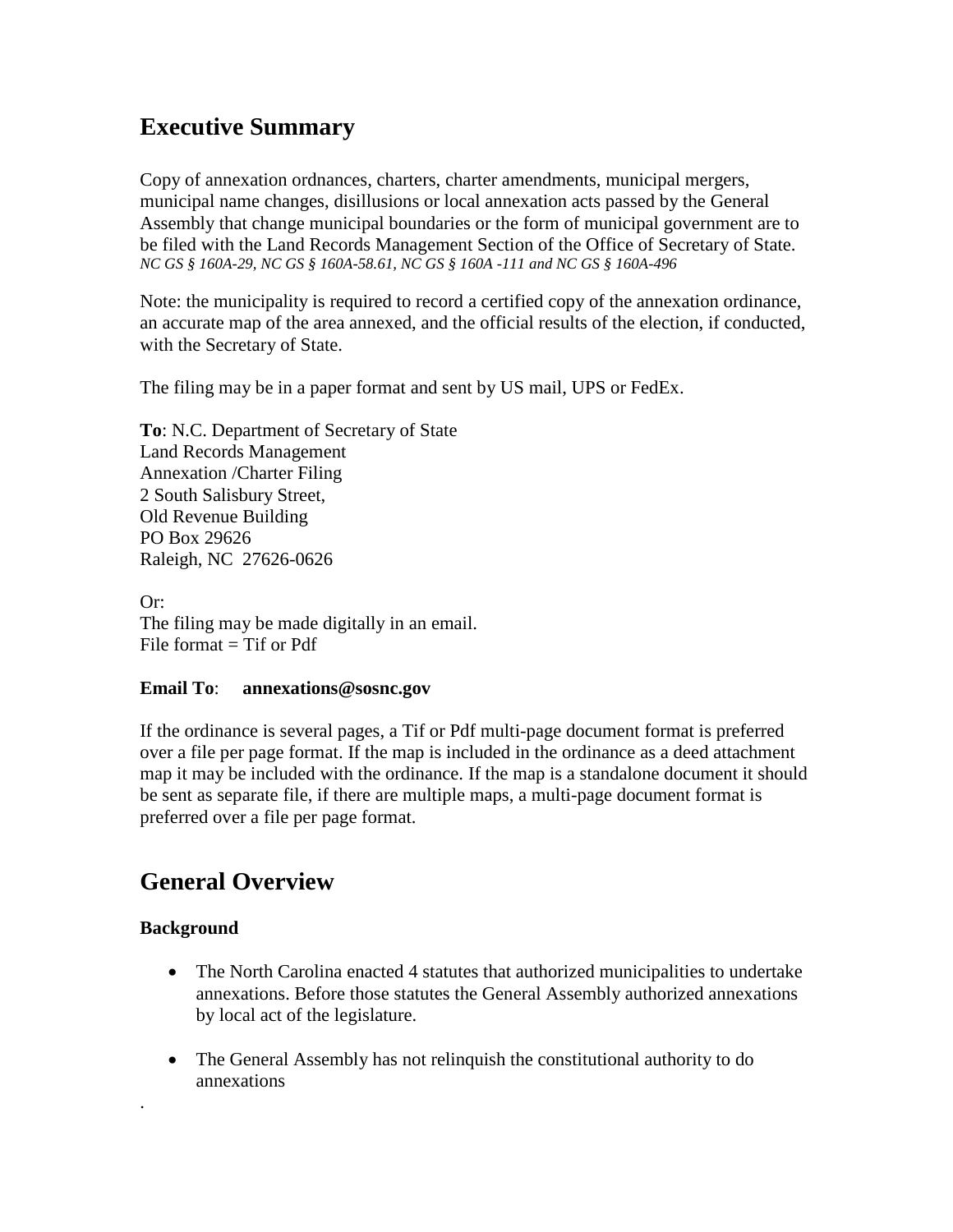- The General Assembly did not give Cities the authority to de-annex property, to form a municipality or to dissolve a municipality. Only the General Assembly may undertake those actions.
- The General Assembly gave municipalities the authority to annex property into the city limits under session law 1947 chapter 725. The bill went into effect when it was ratified April 3, 1947.
- Section 6 of the session law required that whenever the limits of any municipal corporation are enlarged in accordance with the provision of this act, it shall be the duty of the mayor of the city or town to cause an accurate map of such annexed territory, together with a copy of the ordinance duly certified, to be recorded in the office of the register of deeds of the county or counties in which such territory is situated and in the office of the Secretary of State.

#### **Construction Advice**

- It is important to accurately define the annexation location, so that there will be no confusion as to what is in or out of the municipality in the future. The description of an annexation, either in words or by reference to an accurate map must have sufficient information to uniquely identify it from all other parcels. Only a judge can rule a description invalid.
- If your annexation description only uses bearings and distances taken from the GIS or other source, you may find that in the course of cadastral map maintenance, the annexation boundary will no longer be coincidental to the parcel boundary. However if you include some wording in the annexation description that affirms the intent of the annexation boundary to follow the title boundary of the parcel(s), then the annexation boundary can be updated along with the parcel boundaries.

Parcel Identification Numbers (PIN) may be used as a secondary description and if used, a reference table should be included associating the PINs with the parcel owner name and deed book and page information.

## **Local Ordinances**

Pursuant to GS 160A- 29, and GS 160A-58.61, whenever a municipality enlarges its limits by means of an annexation ordinance, **the municipality is required to record a certified copy of the annexation ordinance, an accurate map of the area annexed,**  and the official results of the election, if conducted, with the Secretary of State (as well as with the local register of deeds); the annexation is to be recorded within 30 days of the effective date of the ordinance. The municipality is to assign a unique identifying number to the ordinance and map; this number is usually a municipal ordinance number that the municipality assigns to ordinances that it passes. If possible the copy of the ordinance and map with the Register of Deeds recording information is preferred.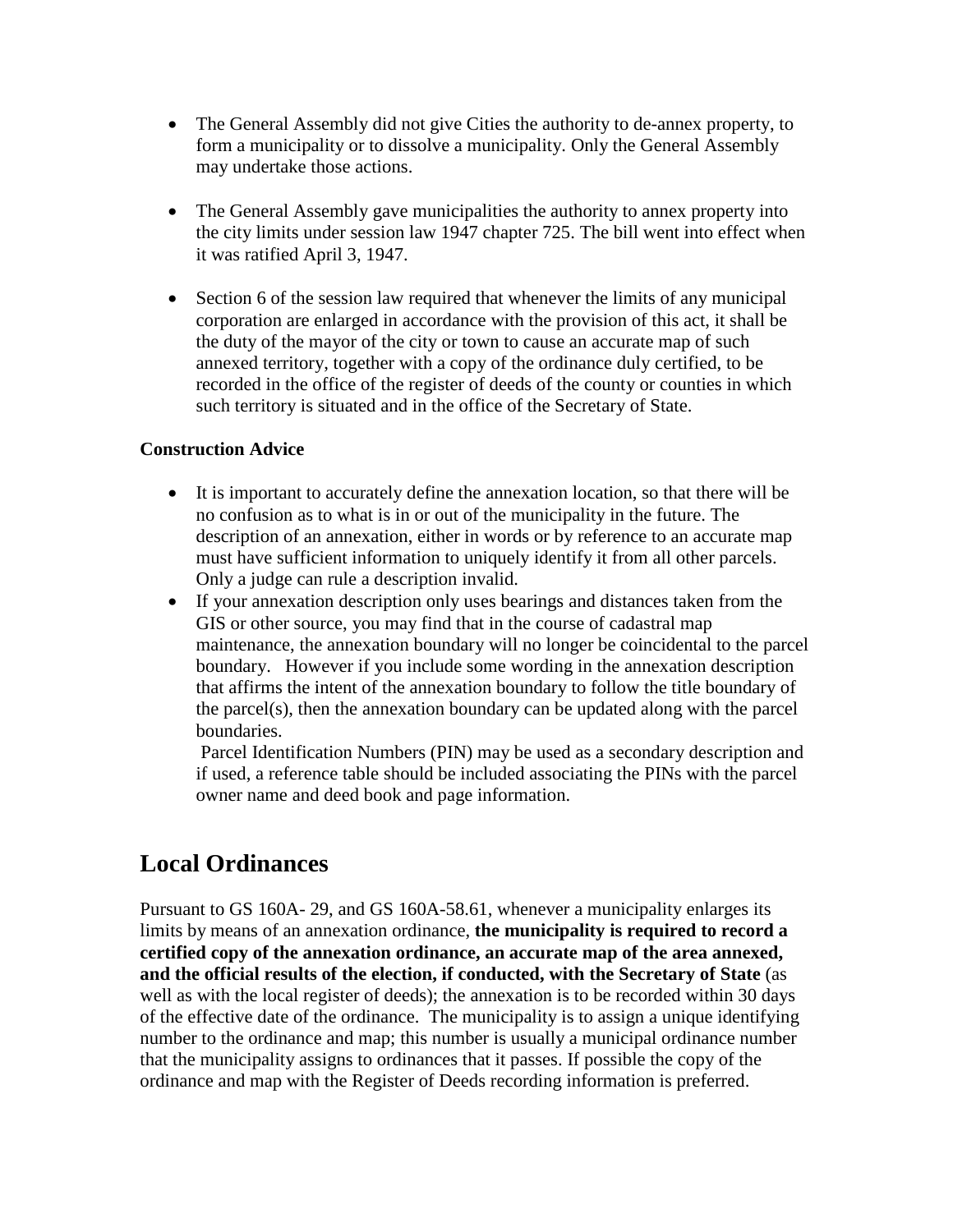## **Local Acts by General Assembly or Action by the Municipal Board of Control**

Pursuant to NCGS 160A -111 and NCGS 160A-496, all charter amendments or ordinances adopted pursuant to local acts passed by the North Carolina General Assembly or actions by the Municipal Board of Control shall be filed with the Secretary of State and the Legislative Library by the city clerk. This means Municipal Charters, Charter Amendments, De-annexations, Dissolutions, Annexations, and other actions that change the physical boundaries or the form of government of a municipality must be reported.

#### **Legislative Library Filings**

Municipalities are also required to file any charter amendments (including change of boundary or form of government) with the Legislative Library. At this time the Library only accepts hard copies.

Send to: NC Legislative Library Legislative Office Building Attention: Cathy Martin 300 North Salisbury Street Raleigh, NC 27603

Additional information may be found through the Legislative Library at:

<http://www.ncleg.net/library/Documents/Charters.pdf>

Local legislation can be searched online for sessions beginning in 1959 <http://www.ncleg.net/gascripts/EnactedLegislation/ELTOC.pl?sType=Law>

Session Laws of North Carolina – Links to Individual Volumes 1817 to 2000 may be found at: <http://150.216.68.249/ncgovdocs/guides/sessionlawslist.htm>

## **Records Retention and Disposition Schedule – Municipal Standard-10: Legal Records – Item # 2 ANNEXATION RECORDS**

Records concerning annexation of property into the city. Includes petitions, reports, correspondence, including email, maps, ordinances, and public hearings.

Retain in office permanently.

*Retention Note: Annexation maps and ordinances must be filed with the County Register of Deeds office. G.S. §160A-29, G.S. §160A-58.61 and G.S. §160A-58.90.* <https://archives.ncdcr.gov/documents/municipal-schedule>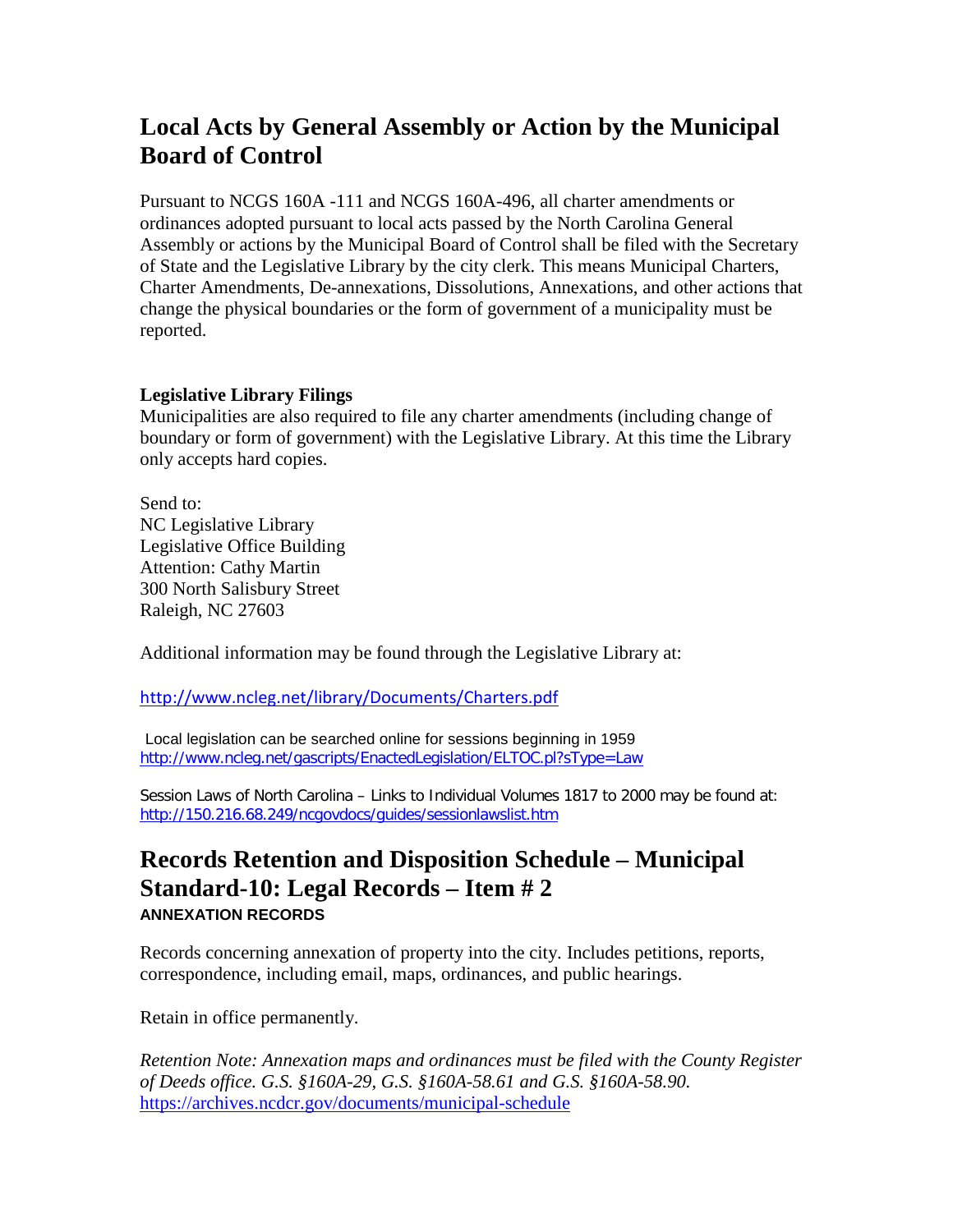## **Access to Secretary of State Municipal Records**

When an ordinance or map is received in paper format it is scanned to a digital image. Once in a digital format, ordinance and map will be indexed and filed in the Secretary of State's database. The Municipal data base can be accessed on the internet. The URL is **[https://www.sosnc.gov/online\\_services/search/by\\_title/\\_land\\_records](https://www.sosnc.gov/online_services/search/by_title/_land_records)** An acknowledge letter will be sent to a municipality by Fax or Email unless a US Mail acknowledgement is requested.

## **DEFINITIONS:**

**Charter**: The entire body of local acts currently in force applicable to a particular city, including articles of incorporation issued to a city by an administrative agency of the State, and any amendments thereto adopted pursuant to 1917 Public Laws, Chapter 136, Subchapter 16, Part VIII, sections 1 and 2, or Article 5, Part 4, of this Chapter.

See NCGS § 160A-1. Application and meaning of terms

"Local act" means an act of the General Assembly applying to one or more specific cities by name, or to all cities within one or more specifically named counties. "Local act" is interchangeable with the terms "special act," "publiclocal act," and "private act," is used throughout this Chapter in preference to those terms, and shall mean a local act as defined in this subdivision without regard to the terminology employed in charters, local acts, or other portions of the General Statutes.

- **Late filings:** An annexation ordinance is to be filed with the Secretary of State within 30 days of the effective date of the ordinance; however, failure to record the ordinance within the 30 days does not affect the validity of the annexation, and no penalties are prescribed for late filings. Municipalities are encouraged review the records listed on the Secretary of State web site and to file any ordinances or maps which are not listed. All records will be added to the database regardless regardless of the effective date of the ordinance or adoption of the session law.
- **Fees:** There are no fees charged by the Secretary of State for recording annexation ordinances, session laws and/or maps.
- **Unique Number:** The municipality is to assign a unique identifying number to the ordinance and map; this number is usually a municipal ordinance number that the municipality assigns to ordinances that it passes (e.g., Ord#5, 2003-15, 03-6-15). If the municipality does not assign a unique number to the ordinance and map, one based on the passage date of the ordinance will be assigned.
- **Accurate Map:** There is no legislative definition for an Accurate Map, the preference is a survey plat defining the boundary (if one exists), said plat would be a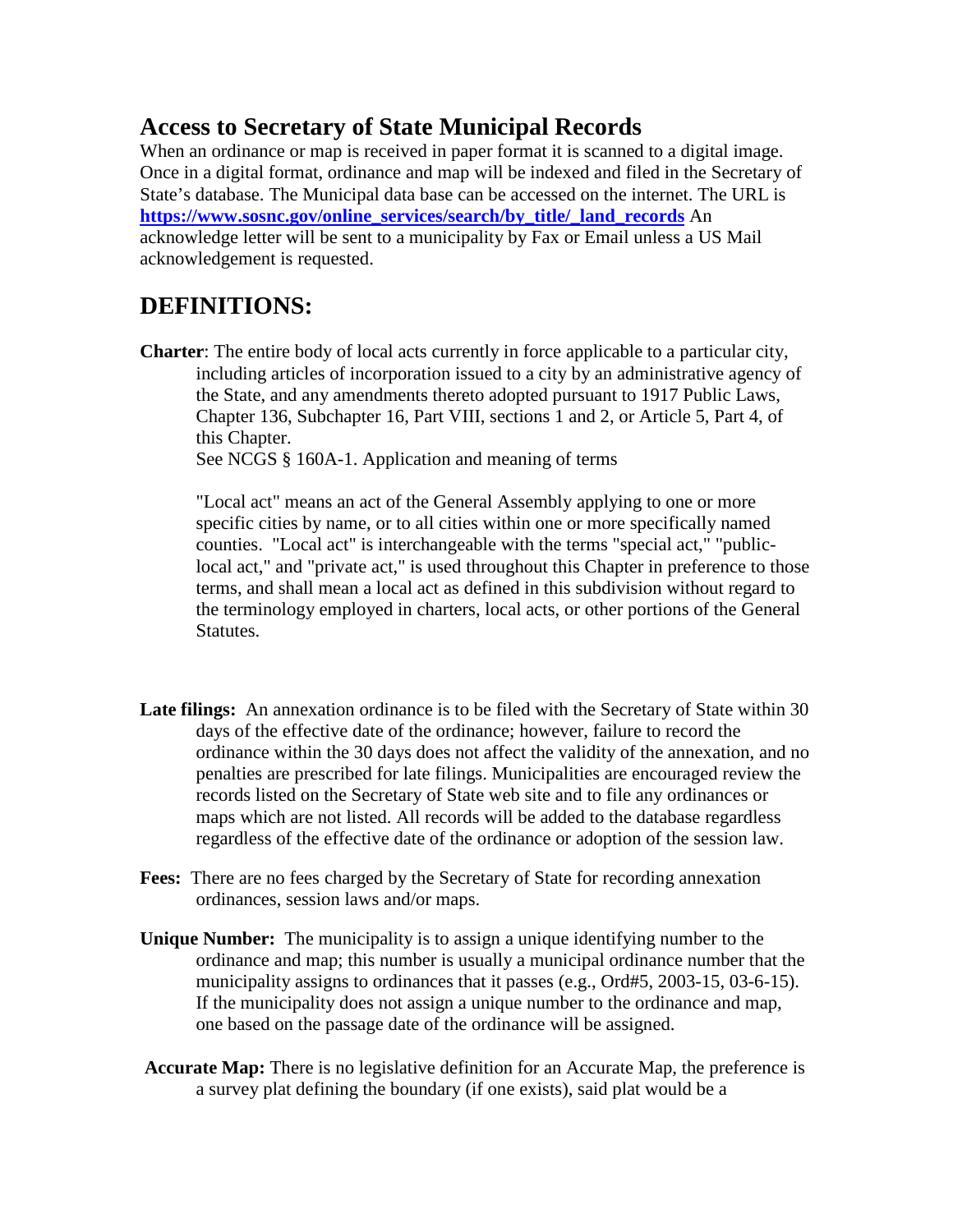supplement to the ordinance boundary description. In the absence of a survey plat a snapshot from Geographic Information System may be filed as a location aid.

- **Map Size:** According to the General Statutes, the Secretary of State may develop rules for the size of maps submitted by municipalities; however the Secretary of State has not developed map size rules. Generally, the Secretary of State will accept the same size maps that the local register of deeds will accept.
- **Map Material:** Paper is the preferred map material for submittal, although Mylar will be accepted. Paper is the preferred map material due to hardcopy filing considerations such as weight, folding, space limitations, etc.
- **Session Law Annexations:** Annexations that are enacted by the General Assembly through session laws shall be entered into the annexation database. The name or identifier given to the annexation will be the name of the municipality followed by SL followed by the session law number (e.g., Cary SL2001-457). The enacted date is the date defined by the session law.
- **De-annexation/Dissolution:** If the General Assembly de-annexes an area or dissolves the charter of a municipality, the session law shall also be entered in the annexation/charter database.
- **Charter or Charter Amendment:** If the General Assembly passes a session law enacting a charter or charter amendment for a municipality, the session law shall also be entered in the annexation/charter database.

## **General Statutes:**

## **§ 160A-111. Filing certified true copies of charter amendments.**

The city clerk shall file a certified true copy of any charter amendment adopted under this Part with the Secretary of State and the Legislative Library. (1985 (Reg. Sess., 1986), c. 935, s. 2; 1989, c. 191, s. 2.)

### § **160A-29. Map of annexed area, copy of ordinance and election results recorded in the office of register of deeds.**

Whenever the limits of any municipal corporation are enlarged, in accordance with the provisions of this Article, it shall be the duty of the mayor of the city or town to cause an accurate map of such annexed territory, together with a copy of the ordinance duly certified, and the official results of the election, if conducted, to be recorded in the office of the register of deeds of the county or counties in which such territory is situated and in the office of the Secretary of State. The documents required to be filed with the Secretary of State under this section shall be filed not later than 30 days following the effective date of the annexation ordinance. All